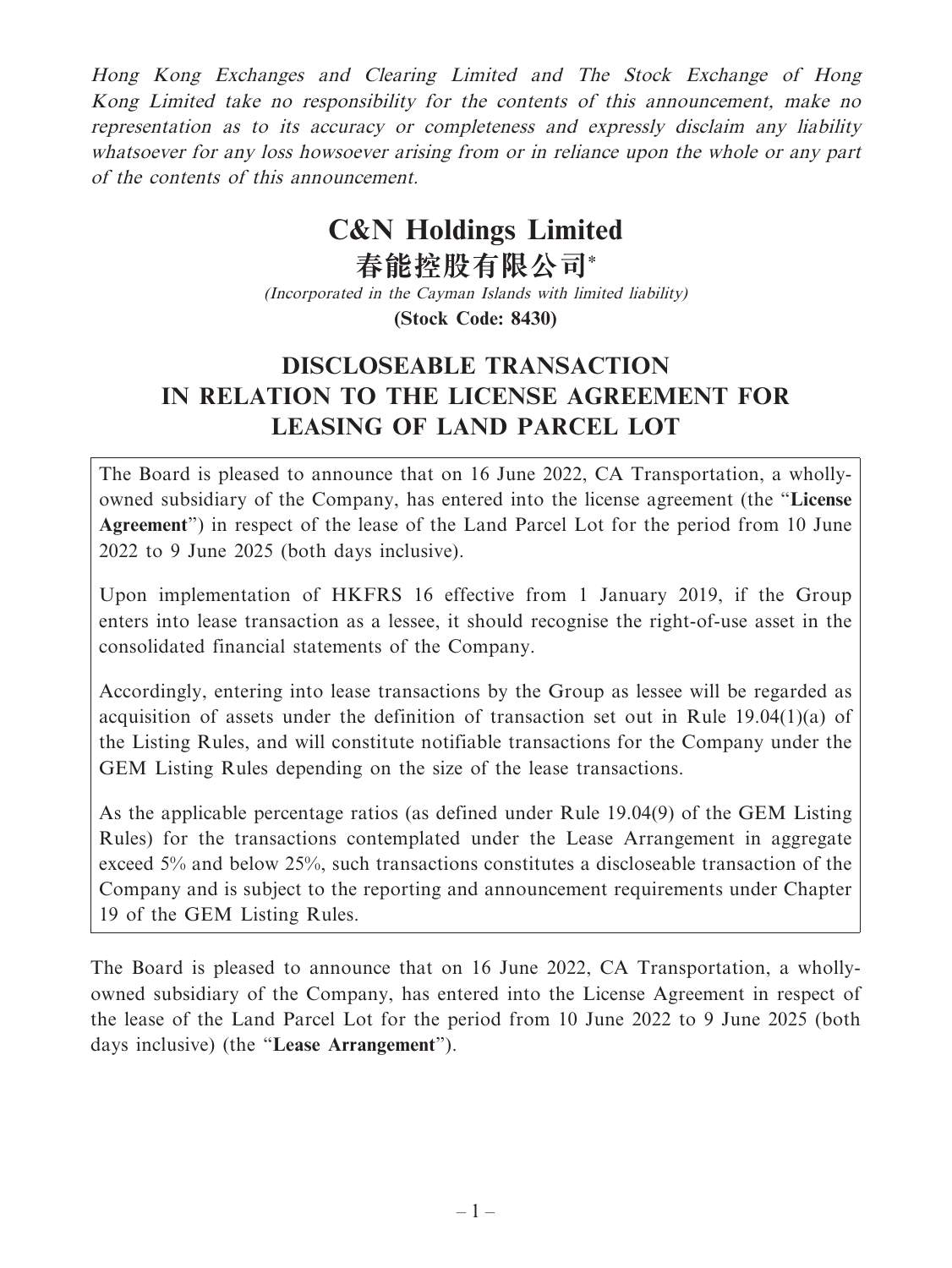#### **THE LEASE ARRANGEMENT**

Set out below is a summary of the principal terms of the Lease Arrangement:

| Date                       | 16 June 2022                                                                                                                                                                                 |
|----------------------------|----------------------------------------------------------------------------------------------------------------------------------------------------------------------------------------------|
| <b>Parties</b>             | (a) CA Transportation as lessee; and                                                                                                                                                         |
|                            | (b) the Landlord, as lessor                                                                                                                                                                  |
|                            | To the best knowledge, information and belief of the<br>Directors having made all reasonable enquiries, the<br>Landlord and its ultimate beneficial owners are Independent<br>Third Parties. |
| Location                   | JR6221, MK07-4690C, Benoi Sector, Singapore                                                                                                                                                  |
| Use of the Land Parcel Lot | For business purposes which approved by the Landlord<br>and for no other purpose whatsoever.                                                                                                 |
| <b>Term</b>                | Three years commencing from 10 June 2022 to 9 June 2025<br>(both days inclusive).                                                                                                            |
| Rental payment             | The total rent payable over the lease term by CA<br>Transportation to the Landlord under the Lease<br>Arrangement shall be approximately S\$1.8 million.                                     |
| <b>Deposit</b>             | The deposit payable by CA Transportation is approximately<br>S\$150,000.                                                                                                                     |

The rent under the Lease Arrangement was determined by the Company after taking in to consideration various factors including the current and future business prospect and the prevailing market price for comparable premises in the vicinity of the Land Parcel Lot.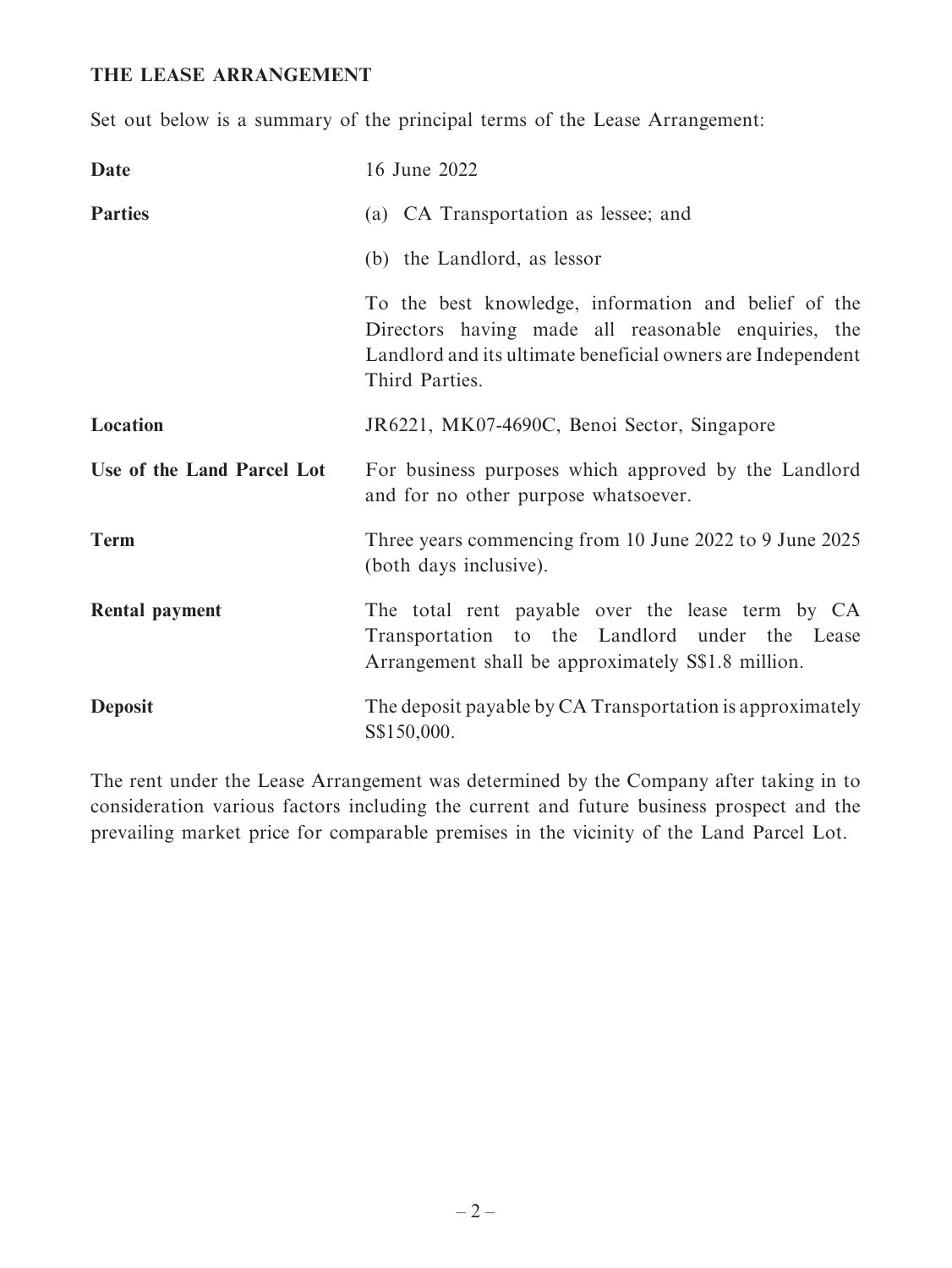## **CONSIDERATION AND RIGHT-OF-USE ASSET OFFER**

Pursuant to the HKFRS 16 "Leases", the total consideration under the letters of offer represents the aggregate amount of rental payments to be made over the term of the letters of offer measured at present value basis. The considerations and right-of-use assets recognised under Lease Arrangement were approximately S\$1.7 million. The amounts of rental payments over the term will be settled by the internal financial resources of the Group.

# **REASONS FOR AND BENEFITS OF ENTERING INTO THE LEASE ARRANGEMENT**

The Land Parcel Lot will be occupied by the Group for its container hubbing business, the Directors consider that the Land Parcel Lot would be sufficient for the Group's operation needs and facilitate the future expansion and growth of the businesses.

Entering into of the Lease Arrangement is necessary and is in the ordinary and usual course of business of the Group. Therefore, the Board considers that the terms of the Lease Arrangement are fair and reasonable and entering into the Lease Arrangement is in the interests of the Company and the Shareholders as a whole.

### **INFORMATION OF THE PARTIES**

CA Transportation is a company established in Singapore with limited liability. It is a wholly-owned subsidiary of the Company and is mainly engaged in trucking and hubbing services.

The Landlord is statutory board of the Government of Singapore under the Ministry of Trade and Industry. To the best of the Directors' knowledge, information and belief, and having made all reasonable enquiries, the Landlord and its ultimate beneficial owners are Independent Third Parties.

#### **IMPLICATIONS UNDER THE LISTING RULES**

Upon implementation of HKFRS 16 effective from 1 January 2019, if the Group enters into lease transaction as a lessee, it should recognise the right-of-use asset in the consolidated financial statements of the Company.

Accordingly, entering into lease transactions by the Group as lessee will be regarded as acquisition of assets under the definition of transaction set out in Rule 19.04(1) (a) of the GEM Listing Rules, and will constitute notifiable transactions for the Company under the GEM Listing Rules depending on the size of the lease transactions.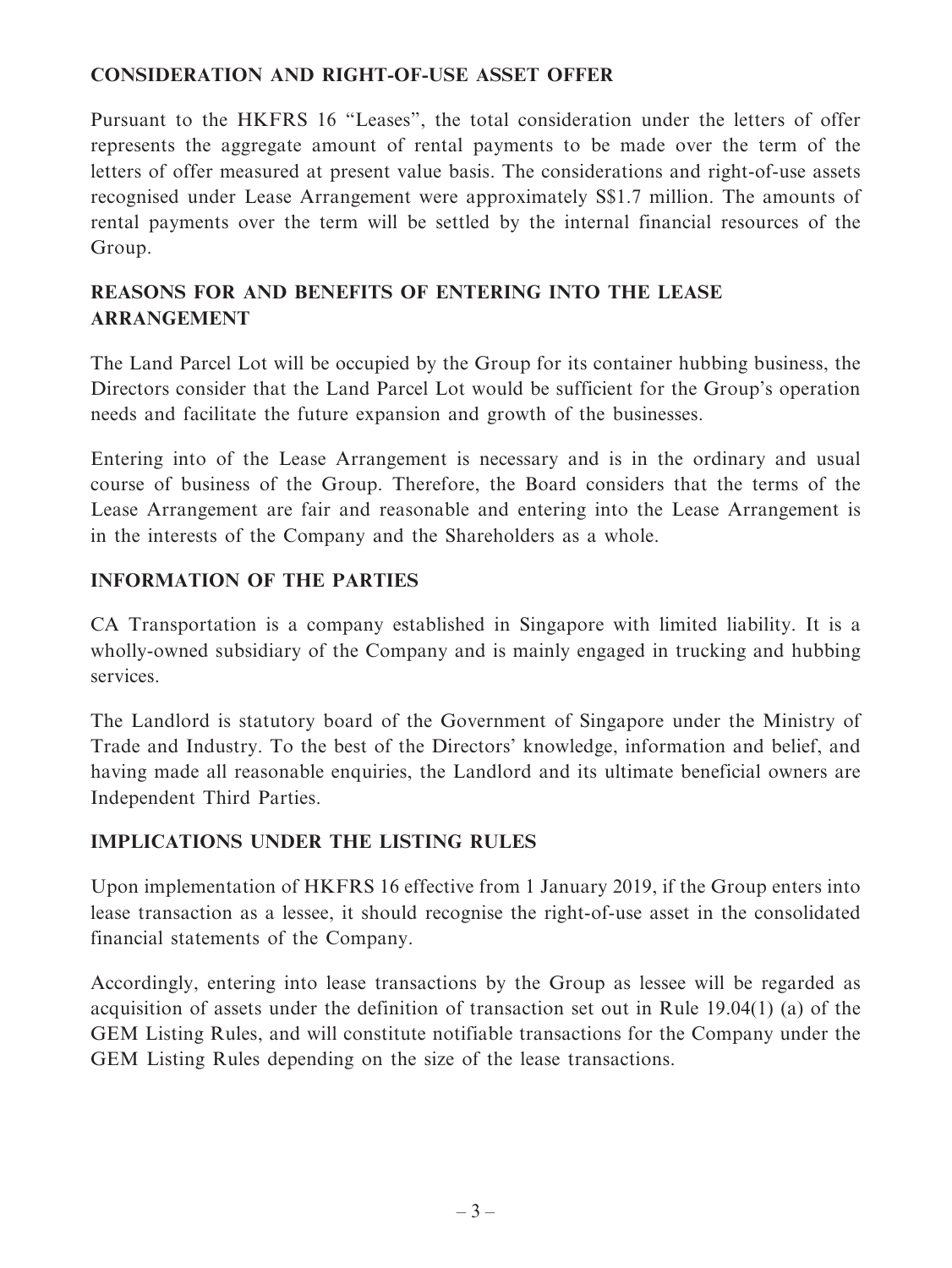As the applicable percentage ratios (as defined under Rule 19.04(9) of the GEM Listing Rules) for the transactions contemplated under the Lease Arrangement in aggregate exceed 5% and below 25%, such transactions constitutes a discloseable transaction of the Company and is subject to the reporting and announcement requirements under Chapter 19 of the GEM Listing Rules.

# **DEFINITIONS**

In this announcement, the following expressions have the meanings set out below unless the context requires otherwise:

| "Board"                           | the board of Directors                                                                                                                                                                                                                                                      |
|-----------------------------------|-----------------------------------------------------------------------------------------------------------------------------------------------------------------------------------------------------------------------------------------------------------------------------|
| "Company"                         | C&N Holdings Limited, a company incorporated in Cayman<br>Islands with limited liability, the shares of which are listed on<br>the GEM of the Stock Exchange                                                                                                                |
| " $Director(s)$ "                 | the director(s) of the Company                                                                                                                                                                                                                                              |
| "Group"                           | the Company and its subsidiaries                                                                                                                                                                                                                                            |
| "HKFRS"                           | Hong Kong Financial Reporting Standards                                                                                                                                                                                                                                     |
| "Independent Third<br>Party(ies)" | to the best of the directors' knowledge, information and belief<br>having made all reasonable enquiry, the Landlord and its<br>ultimate beneficial owners are third parties independent of<br>the Company and its connected persons (as defined under the<br>Listing Rules) |
| "Hong Kong"                       | the Hong Kong Special Administrative Region of the PRC                                                                                                                                                                                                                      |
| "Landlord"                        | The Jurong Town Corporation, statutory board of the<br>Government of Singapore under the Ministry of Trade and<br>Industry                                                                                                                                                  |
| "GEM Listing Rules"               | the Rules Governing the Listing of Securities on the GEM of<br>the Stock Exchange                                                                                                                                                                                           |
| "Land Parcel Lot"                 | JR6221, MK07-4690C, Benoi Sector, Singapore                                                                                                                                                                                                                                 |
| "Shareholder(s)"                  | holder(s) of shares of the Company                                                                                                                                                                                                                                          |
| "Stock Exchange"                  | the Stock Exchange of Hong Kong Limited                                                                                                                                                                                                                                     |